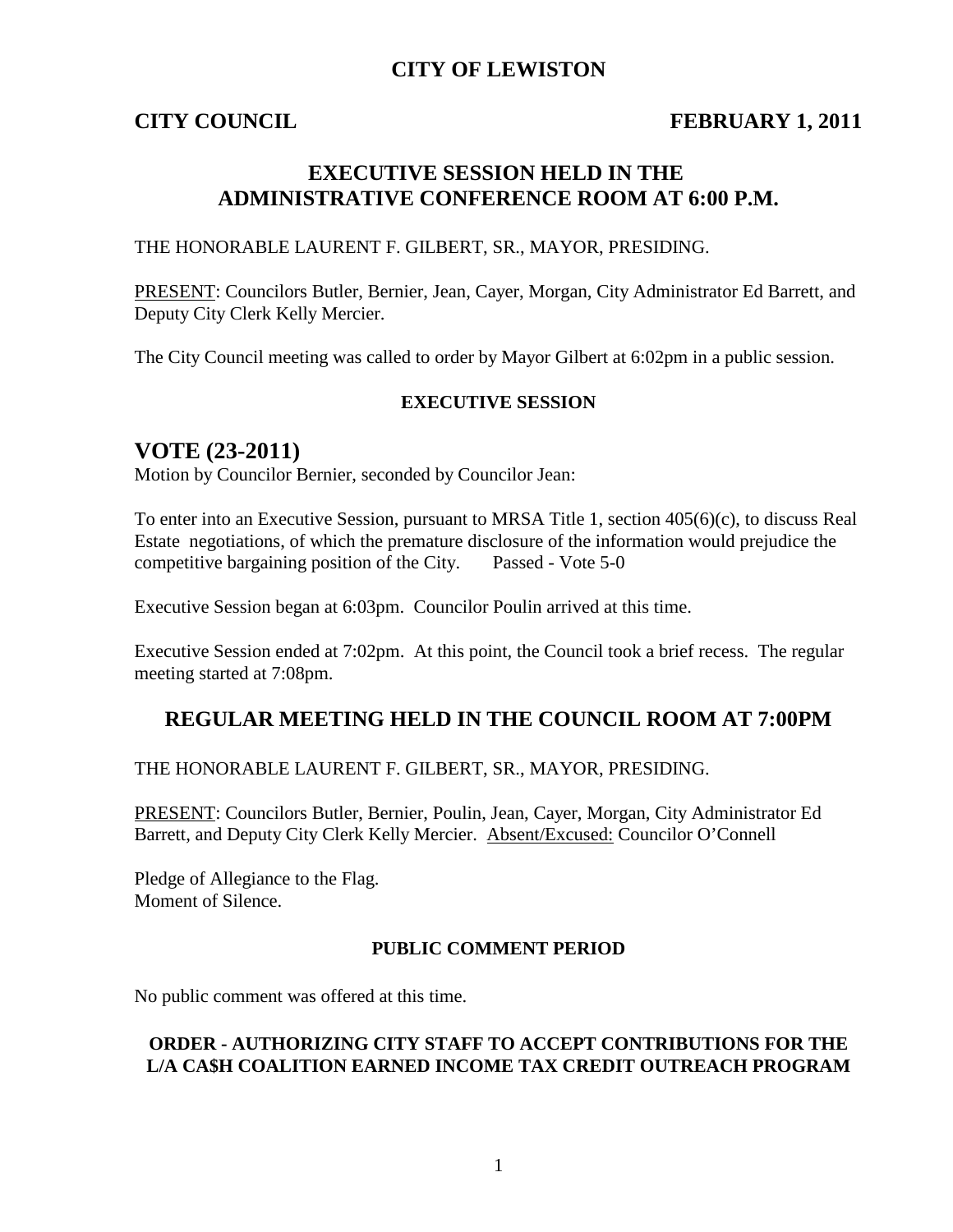# **VOTE (24-2011)**

Motion by Councilor Jean, seconded by Councilor Cayer:

To approve the Order authorizing city staff to accept contributions for the L/A Ca\$h Coalition Earned Income Tax Credit Outreach Program. Passed - Vote 6-0

## **AMENDMENT TO THE TRAFFIC SCHEDULE REGARDING REGULATION OF PARKING TIMES FOR A PORTION OF HORTON STREET**

## **VOTE (25-2011)**

Motion by Councilor Jean, seconded by Councilor Cayer:

To adopt the proposed amendments to the Traffic Schedule regarding the regulation of parking times for a portion of Horton Street, as outlined on the attached vote sheet. Passed -Vote 6-0

## **PUBLIC HEARING ON A RENEWAL APPLICATION FOR A SPECIAL AMUSEMENT PERMIT FOR LIVE ENTERTAINMENT FOR THE FRANCO-AMERICAN HERITAGE CENTER**

Mayor Gilbert opened the hearing to receive citizen input and comment. No members of the public spoke for or against this item. Mayor Gilbert then closed the hearing.

## **VOTE (26-2011)**

Motion by Councilor Jean, seconded by Councilor Morgan:

To grant a Special Amusement Permit for Live Entertainment to the Franco-American Heritage Center, 46 Cedar Street. Passed - Vote 6-0

## **PUBLIC HEARING ON A RENEWAL APPLICATION FOR A SPECIAL AMUSEMENT PERMIT FOR LIVE ENTERTAINMENT FOR THE LEWISTON ELKS #371**

Mayor Gilbert opened the hearing to receive citizen input and comment. No members of the public spoke for or against this item. Mayor Gilbert then closed the hearing.

## **VOTE (27-2011)**

Motion by Councilor Poulin, seconded by Councilor Cayer:

To grant a Special Amusement Permit for Live Entertainment to the Lewiston Elks #371, 1675 Lisbon Street. Passed - Vote 6-0

## **PUBLIC HEARING AND FIRST PASSAGE FOR THE CONDITIONAL REZONING OF THE PROPERTIES AT 49 AND 59 CEDAR STREET, FROM THE RIVERFRONT (RF) DISTRICT TO DOWNTOWN RESIDENTIAL (DR) DISTRICT**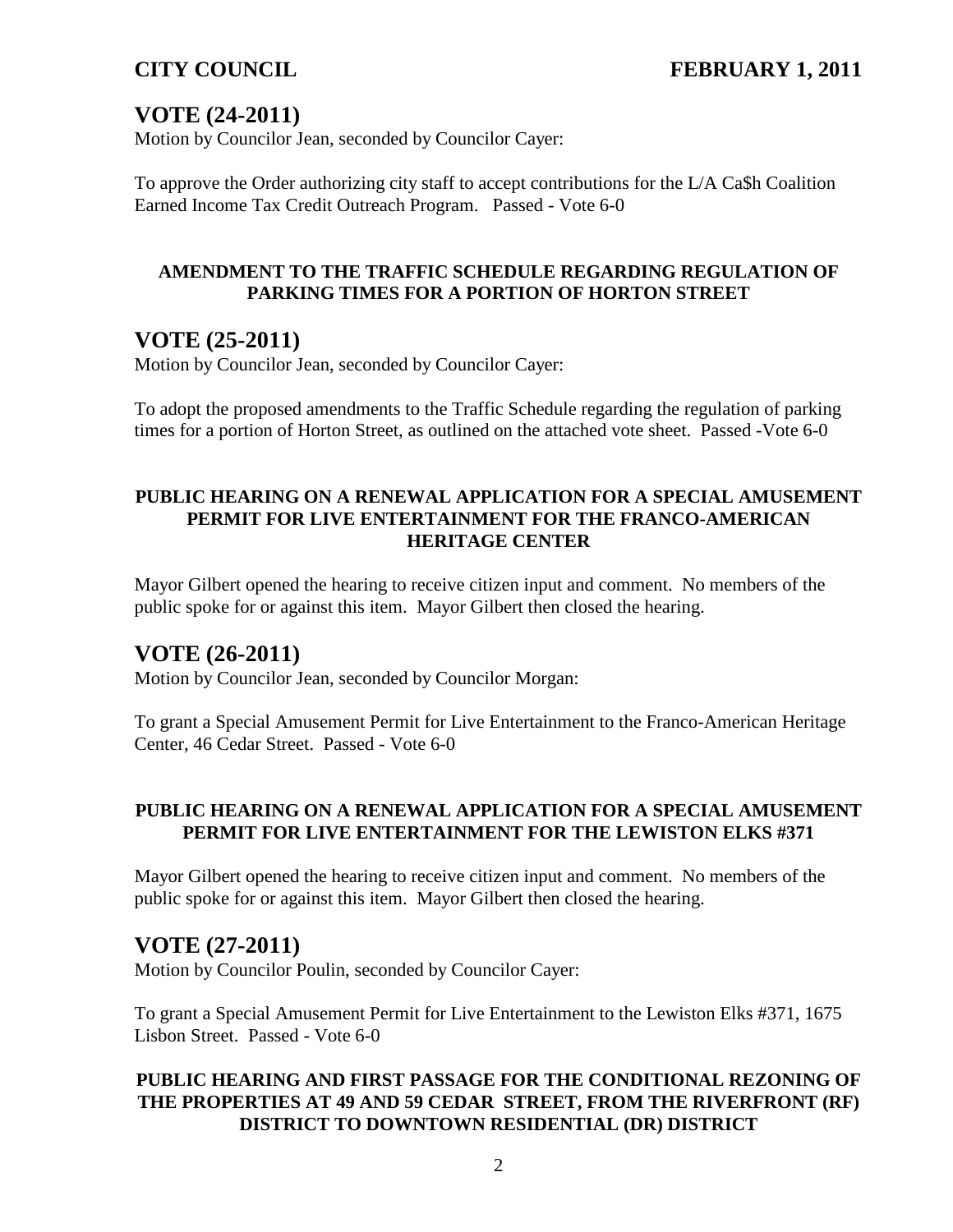Mayor Gilbert opened the hearing to receive citizen input and comment. No members of the public spoke for or against this item. Mayor Gilbert then closed the hearing.

# **VOTE (28-2011)**

Motion by Councilor Morgan, seconded by Councilor Butler:

To approve first passage of the amendment to the Zoning and Land Use Code and Map to conditionally rezone the properties at 49 and 59 Cedar Street, from the Riverfront (RF) District to Downtown Residential (DR) District, subject to a conditional agreement, and that the public hearing on the rezoning request be continued to the next regular City Council meeting for final passage. Passed - Vote 6-0

## **PUBLIC HEARING AND FIRST PASSAGE FOR AN AMENDMENT TO THE TRAFFIC AND VEHICLES ORDINANCE REGARDING NIGHTTIME SUMMER PARKING**

Mayor Gilbert opened the hearing to receive citizen input and comment. No members of the public spoke for or against this item. Mayor Gilbert then closed the hearing.

# **VOTE (29-2011)**

Motion by Councilor Poulin, seconded by Councilor Cayer:

That the proposed amendment to the City Code of Ordinances, Chapter 70 "Traffic and Vehicles", Article IV. "Stopping, Standing and Parking", Sections 70-153 and 70-167, regarding nighttime summer parking, receive first passage by a roll call vote and that the public hearing on said ordinance be continued to the next regular City Council meeting. Passed - Vote 6-0

## **ORDER - AUTHORIZING THE CITY ADMINISTRATOR TO EXECUTE DEEDS AND RELATED PAPERWORK TO TRANSFER 6 MILL STREET, 7 MILL STREET, AND 7 MILL STREET REAR TO GREAT FALLS PROPERTY, LLC FOR REDEVELOPMENT OF THE ISLAND POINT AREA**

# **VOTE (30-2011)**

Motion by Councilor Butler, seconded by Councilor Cayer:

To approve the Order Authorizing the City Administrator to Execute Deeds and Related Paperwork to Transfer 6 Mill Street, 7 Mill Street, and 7 Mill Street Rear to Great Falls Property, LLC for Redevelopment of the Island Point Area. Passed - Vote 6-0

## **REPORTS AND UPDATES**

No reports or updates were presented at this time.